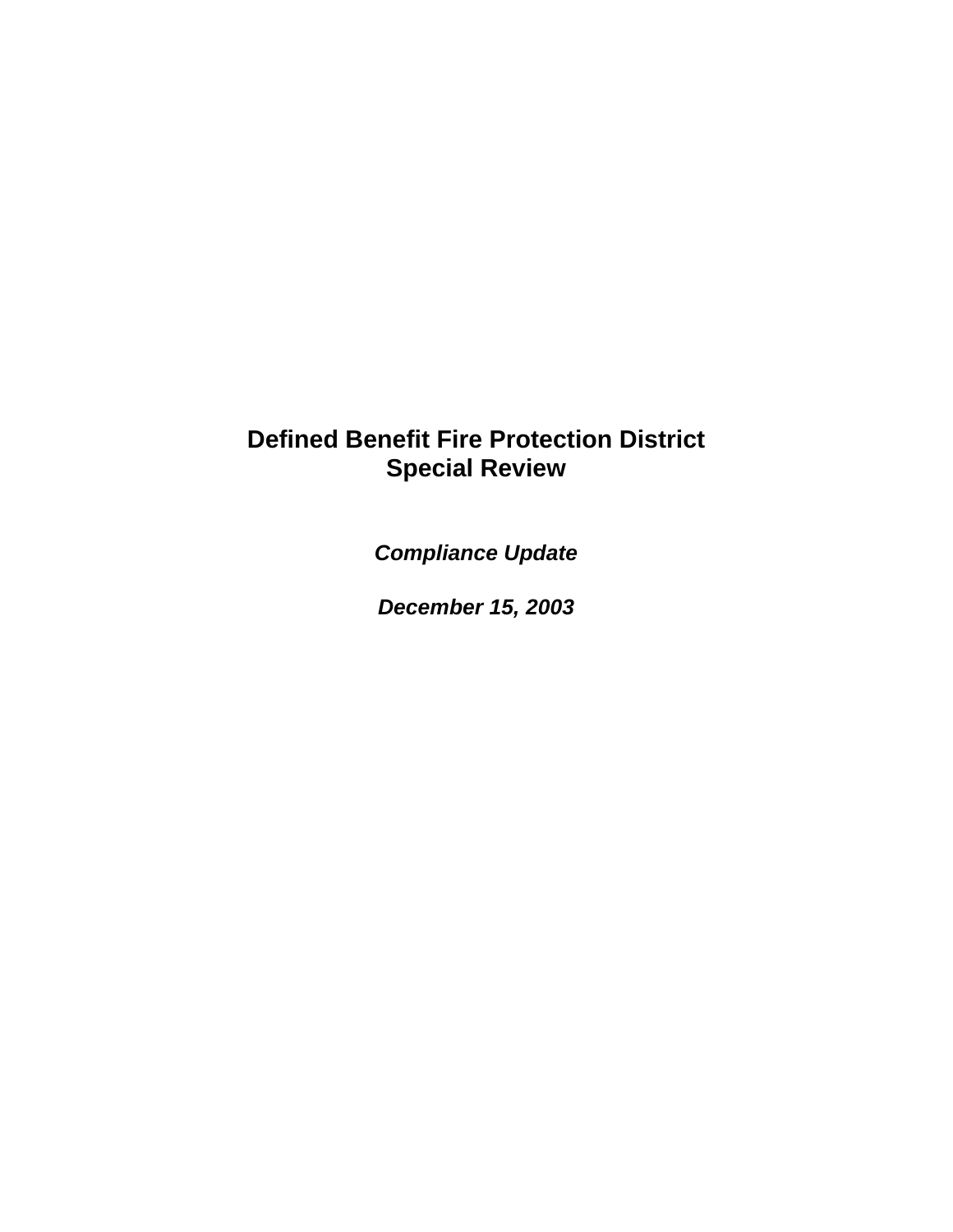In response to the deterioration of the funded status of several defined benefit fire protection districts (FPD), the Joint Committee on Public Employee Retirement (JCPER) retained the actuarial firm of Gabriel, Roeder & Smith (GRS) in early 2002 to review and verify the concerns of the JCPER staff and to provide the Committee with specific recommendations.

Of particular concern was the impact on the pension fund assets due to lump sum distribution payments provided by 7 of the 10 fire protection districts. With the discount rate used in the calculation of lump sum distributions decreasing with the 30-year treasury rate, individual lump sum payments were increasing. (Lump sum discount rates for the FPDs in the special review have ranged from a low of 5.6% to a high of 12%). The combined effects of lump sum payments, decreasing investment returns and contributions limited by property tax levies have resulted in funded ratio trends which have been pointing markedly downward.

As noted in GRS report's general findings, funded ratios for some of the FPDs in the study have been deteriorating. To address this trend, the following recommendations were made:

**Reporting**: In order to have a full understanding of the FPD's funded status and financial progress, GRS recommended that actuaries provide valuation reports that are geared toward public sector pension plans rather than private sector plans (as has been the practice for some FPDs). Furthermore, GRS recommended that the FPDs provide the disclosures required to satisfy the public pension plan reporting standards established under the Governmental Accounting Standards Board Statements 25 and 27. Valuation results based on the "entry age normal" actuarial funding method and the provision of 5-year cash flow projections were requested.

**Funding**: In order to address the overall financial health of the plans, shorter periods to amortize unfunded actuarial liabilities (UAL) were recommended. Specifically, GRS recommended a period of no more than 10 years for plans less than 60% funded and no more than 20 years for plans between 60% and 79% funded. Plans funded at 80% or more were encouraged to amortize over a period not to exceed 30 years.

**Monitoring**: In order to better determine when deterioration of a plan's funded status may call for further intervention, GRS recommended that FPD's be required to submit actuarial reports on an annual basis to the JCPER and comply with above-mentioned recommendations.

In response to the Special Review, the JCPER contacted each district plan individually with recommendations specific to their plan status. The following charts compare plan conditions for the plan year prior to recommendations and the current plan year.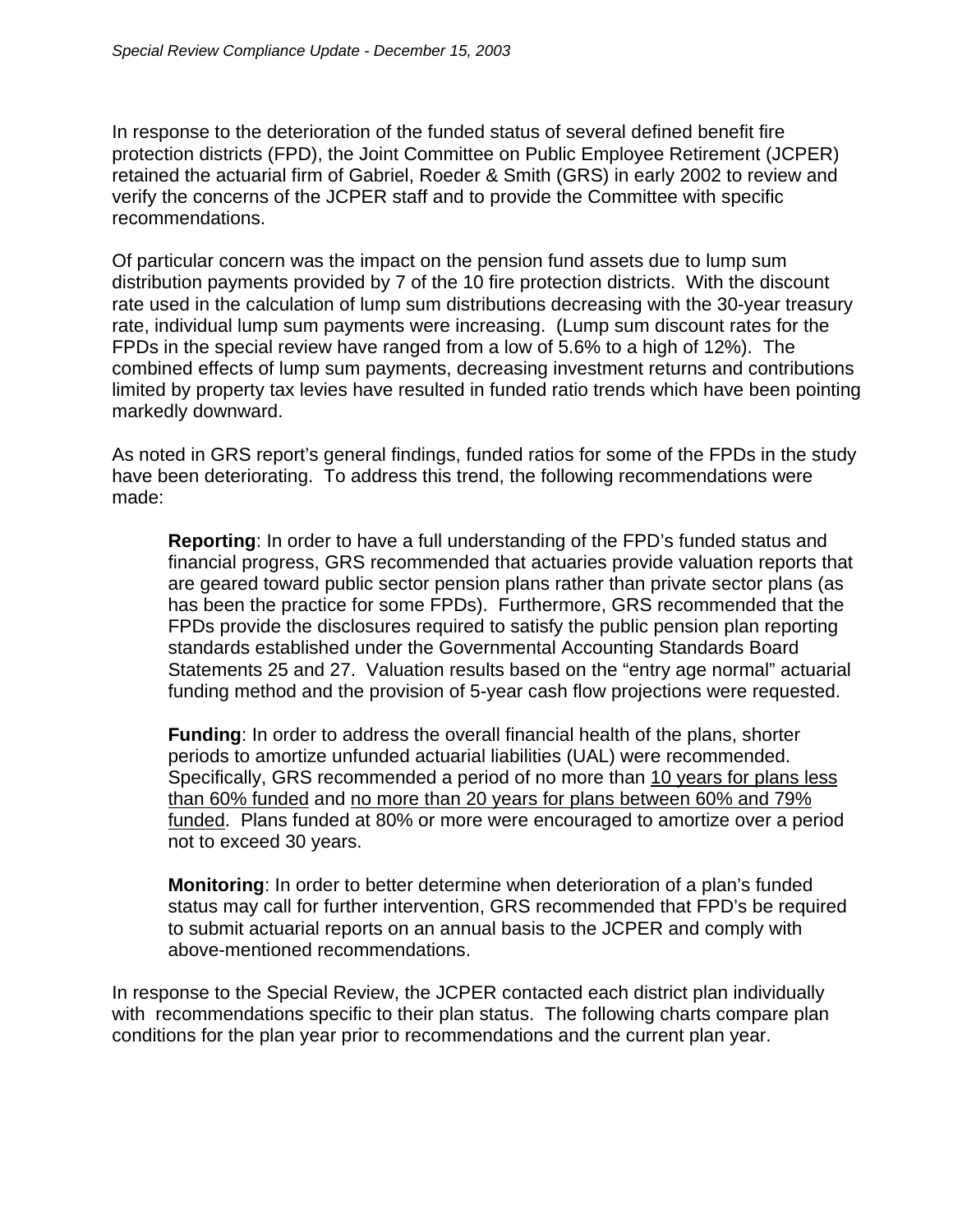Concerning the actuarial method used to calculate liabilities and contributions, 2 of the 3 plans using an Aggregate method changed to the Entry Age Normal method.

Concerning reporting as outlined in accordance with GASB Statement No. 25, of the 6 plans requested to comply with GASB, 4 have included this reporting in their current valuation.

In order to assess the future fiscal condition of the plans, five year cash flow projections were requested for further analysis. Cash flow projects were to include expected revenue (contributions and expected income) and expenditures (benefit payments, lump sum distributions and/or annuity purchases). Only 3 plans provided this information in 2002.

General recommendations in the GRS special review included accelerated contribution based on decreased amortization periods. There were no changes made in amortization used by any of the plans.

Overall, the funded ratios have continued to deteriorate on a market value basis, with only 2 plans (Fenton and Valley Park) improving their ratios in 2002, both of which are using 10 year amortization periods thereby accelerating contribution payments. Market values for 6 plans declined in 2002, while 2 showed no change when compared to 2001 ratios.

On an actuarial basis, 2 plans (Affton & Metro West) showed significant decline in actuarial value due largely to a change in the actuarial method. Five plans showed no significant difference in their actuarial funded status. *(Excluded from these figures was Eureka FPD. This plan continues to use an Aggregate method despite the JCPER recommendation to change to a more appropriate method.)*

Although the recommended contributions have been made on both a dollar and percent of payroll basis for 7 of the 10 plans, it is becoming increasingly more difficult for FPD's to meet this obligation. While investment income may return to normal rate of return patterns, assessed valuations are not expected to rise in most districts. Attempts over the last three years to increase the tax levy for pension obligations have failed.

## *National Pension Reform*

The U.S. Senate has been considering proposed changes to pension fund rules since the House passed its version (H.R. 3108) in late summer 2003. Prior to the winter holiday adjournment, two key elements within the reform bill were still being debated. The first was the immediate issue as to whether the 2001 temporary discount rate relief legislation, which sunsets in December 2003, should be renewed. The second, long-term concern was whether the now-obsolete 30-year treasury bill rate should be replaced with a longterm corporate bond rate. While Congress had been pushing to get a pension reform bill passed before Congress adjourned for the December holidays, Senate leaders agreed on December 9, 2003 to postpone the legislation until at least late January 2004.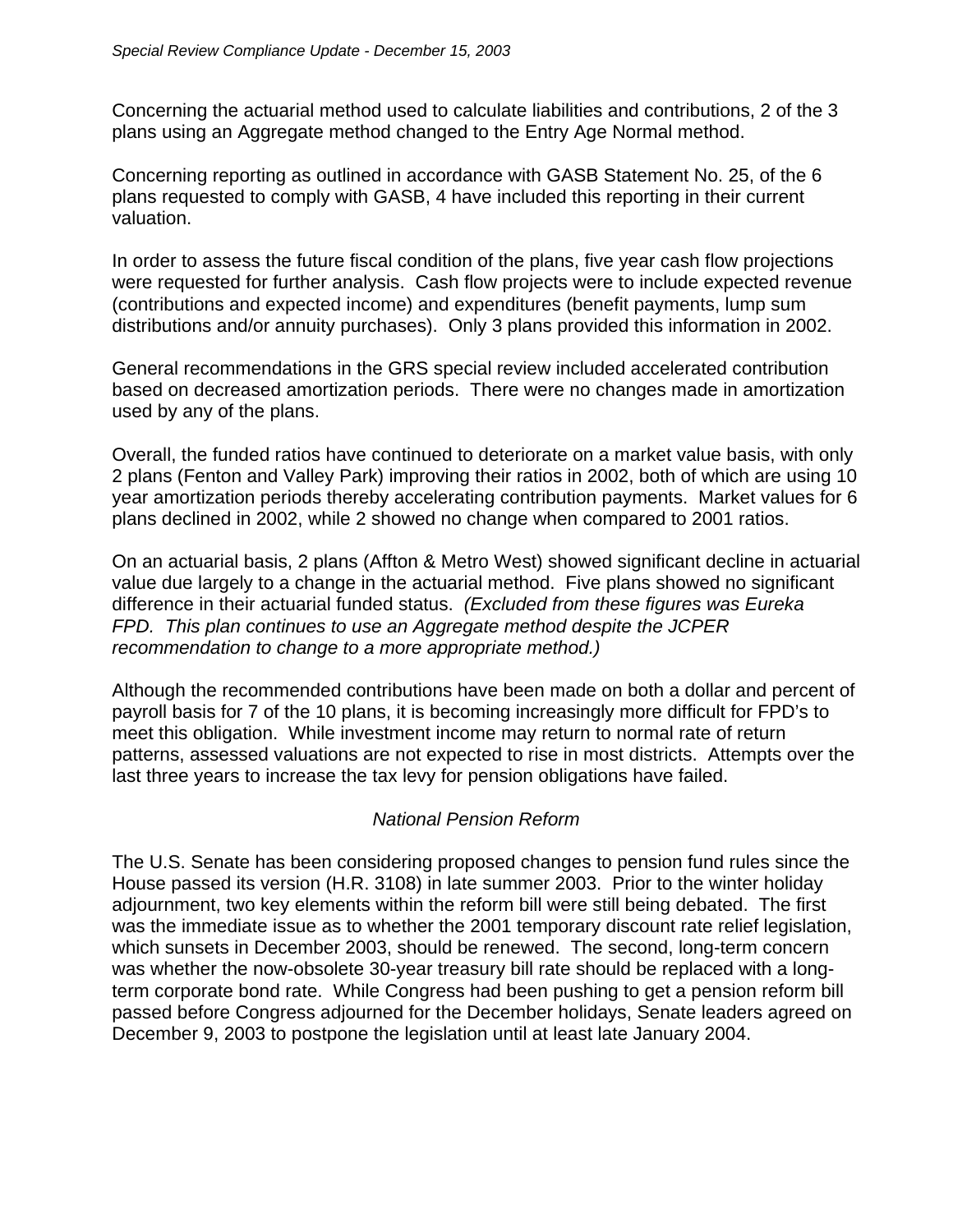## **Defined Benefit Fire Protection District Pension Plans - Special Review Compliance Update**

|                          |                    |                  |     |              |      |      |      |      | 2002         |
|--------------------------|--------------------|------------------|-----|--------------|------|------|------|------|--------------|
|                          | <b>Market</b>      | <b>Actuarial</b> |     |              |      | 2002 |      | 2001 | Amortization |
|                          | Value              | Value            |     | Liabilities  | MV   | AV   | MV   | AV   | Period       |
| Affton                   | $2,879,687$ \ \ \$ | 3,283,302        | \$. | 5,569,772    | 52%  | 59%  | 98%  | 100% | 30 Years     |
| <b>Blackjack</b>         |                    | 2,848,050        | \$  | 6,393,038    | 48%  | 45%  | 44%  | 44%  | 20 Years     |
| Eureka                   | $3,541,049$ \ \$   | 3,258,982        | S   | 3,258,982    | 109% | 100% | 100% | 83%  | N/A          |
| Fenton                   |                    | 15,246,113       | -\$ | 15.835.974   | 87%  | 96%  | 87%  | 95%  | 10 Years     |
| <b>Florissant Valley</b> | $5,909,050$ \ \$   | 4,930,290        |     | \$11,450,222 | 52%  | 43%  | 52%  | 42%  | 30 Years     |
| <b>Mehlville</b>         | $29,631,205$ \$    | 36,965,918       |     | \$40,690,510 | 73%  | 91%  | 83%  | 94%  | 30 Years     |
| <b>Metro West</b>        | 17.406.905   \$    | 17,518,333       |     | \$27,875,629 | 62%  | 63%  | 94%  | 100% | 30 Years     |
| <b>Mid-County</b>        |                    | 526,786          | \$  | 1,236,158    | 42%  | 43%  | 45%  | 45%  | 20 Years     |
| <b>Rock Community</b>    | $2,583,713$ \$     | 3,125,880        | -\$ | 3,872,974    | 67%  | 81%  | 80%  | 88%  | 20 Years     |
| <b>Valley Park</b>       | $.563.428$   \$    | 8 213,342        |     | 1,347,375    | 116% | 90%  | 118% | 80%  | 10 Years     |
|                          |                    |                  |     |              |      |      |      |      |              |

|                          | Recommended                |        |             |                         |                |           |                    |
|--------------------------|----------------------------|--------|-------------|-------------------------|----------------|-----------|--------------------|
|                          | <b>Contribution Rate %</b> |        |             | PY 2001 \$ Contribution | <b>Percent</b> |           |                    |
|                          | 2002                       | 2001   | Recommended |                         |                | Actual    | <b>Contributed</b> |
| Affton                   | 19.64%                     | 17.20% | \$          | 269,409                 | \$             | 233,242   | 87%                |
| <b>Blackjack</b>         | 19.67%                     | 19.13% | \$          | 483.378                 | \$             | 619,896   | 128%               |
| Eureka                   | 13.95%                     | 14.06% | \$          | 176.443                 | \$             | 177,000   | 100%               |
| Fenton                   | 24.83%                     | 23.42% | \$          | 808,119                 | \$             | 900.000   | 111%               |
| <b>Florissant Valley</b> | 26.20%                     | 21.50% | \$          | 689,664                 | \$             | 698,029   | 101%               |
| <b>Mehlville</b>         | 17.58%                     | 16.81% | \$          | 1,623,811               | \$             | 1,611,393 | 99%                |
| <b>Metro West</b>        | 32.24%                     | 29.38% | \$          | 1,675,691               | \$             | 1,365,888 | 82%                |
| <b>Mid-County</b>        | 8.58%                      | 11.54% | \$          | 126,404                 | \$             | 118,134   | 93%                |
| <b>Rock Community</b>    | 10.63%                     | 9.42%  | \$          | 208,768                 | \$             | 200,000   | 96%                |
| <b>Valley Park</b>       | 13.09%                     | 14.87% | \$          | 148,208                 | \$             | 186,165   | 126%               |

**Actuarial Notes:**

Affton: Actuary recommends serious consideration be given to an increase in contributions through tax revenues or employee contributions.

Blackjack: There was a decrease in normal costs due to the retirement of 2 participants. Actuary's letter notes that "plan continues to be severely underfunded relative to benefits accrued to date."

- Eureka: Plan reported no UAAL during Plan Year 2002. During Plan Year 2002, approximately 41% of employer contributions were a result of demutualization by the Plan Administrator (Principal Financial Group).
- Florissant Valley: The actuary notes that "The plan continues to be severely underfunded relative to benefits accrued to date." Florissant Valley FPD employees contribute 1% of salaries to plan. The employer contributes 25.2% for total contribution rate of 26.2% for PY 2002.
- Metro West: Plan benefits increased more than expected due to an average salary increase of 9%. Contributions are now about \$600,000 less than necessary to support promised benefits. In PY 2002, plan changed from an Aggregate to an Entry Age Normal actuarial method.

Mid-County: Split DB/DC plan. Assets shown include only those from the DB plan.

Rock Community: Actuarial Loss in PY 2002 attributable to investment returns less than expected, average salary increases higher than expected (8.4% vs 5.0%) and 3 new entrants.

*Note: All Plans noted above are "non-contributory" for plan participants except for Florissant Valley FPD. No changes were made by any plan relating to the UAAL amortization period.*